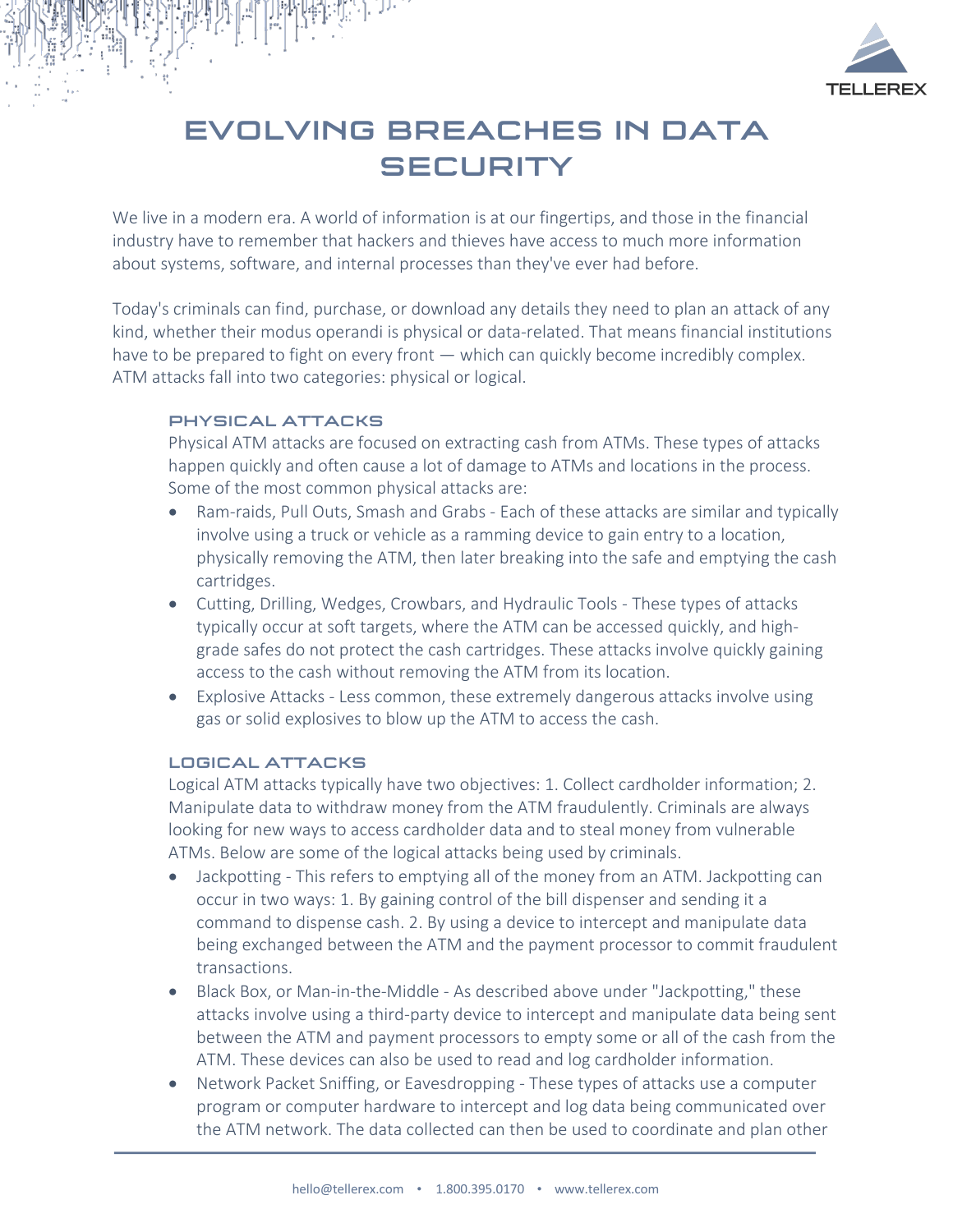

types of attacks on the ATM or to defraud those who have used the ATM to withdraw cash.

- Malware Once installed on an ATMs hard drive, malware can intercept and manipulate data to commit man-in-the-middle or jackpotting attacks and can also log sensitive cardholder information. To install malware, criminals typically need to gain physical access to the ATMs computer hard drive.
- Skimming, Deep-Insertion Skimming, and Shimming Designed to read and steal cardholder information and personal identification numbers (PINs), these attacks involve attaching or inserting devices to or inside ATMs to read and store data from the cards. Fake debit cards, or clones, are created using this information. False PIN pads and cameras are also often used to record the user's PIN.

#### SECURITY TIPS

While there are several types of ATM attacks, there are just as many security products available on the market to protect against them. The first lines of defense against ATM attacks, however, only costs your time.

Completing a thorough site assessment of prospective ATM locations can be one of the most effective ways to avoid falling victim to ATM attacks. Consider contacting local law enforcement agencies to inquire about crime rates in the area. Interview surrounding business owners and employees to determine whether or not theft and vandalism is a common occurrence in the area.

Additionally, consider the physical characteristics of the location itself. If answers to the following questions are not favorable, you may want to reconsider placing an ATM at the site:

|                                      | ASSET PROTECTION - SITE ASSESSMENTS                                                                  |  |
|--------------------------------------|------------------------------------------------------------------------------------------------------|--|
| 甯                                    | Can the ATM be positioned in a high visibility area and within the line of<br>site of employees?     |  |
|                                      | Does the site maintain a functioning security camera system?                                         |  |
|                                      | Is the site equipped with its own alarm system and alarm monitoring<br>service?                      |  |
| $\overline{\mathbb{F}}_{\mathbb{Q}}$ | Can the ATM be positioned away from easy access points such as doors,<br>windows and exterior walls? |  |
| Dε                                   | Is the building constructed from solid materials? (metal, concrete)                                  |  |
|                                      | Can the ATM be bolted to the floor or frame of the building?                                         |  |
|                                      | Can staff access to perform regular site visits to ensure it hasn't been<br>tampered with?           |  |